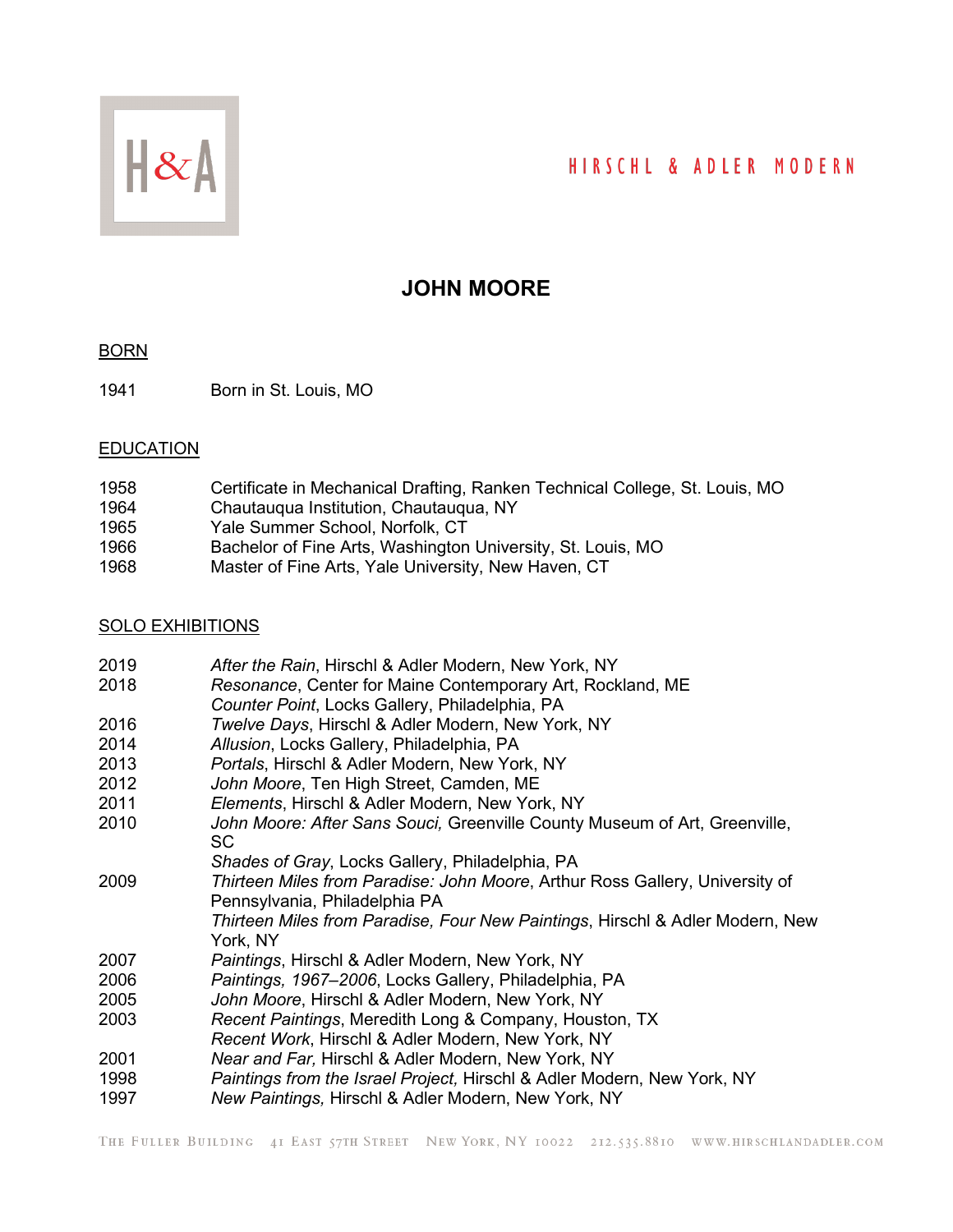- 1995 *John Moore: Urban Landscapes,* Boston College Museum of Art, Boston, MA 1994 Alpha Gallery, Boston, MA
	- *Recent Paintings*, Hirschl & Adler Modern, New York, NY
- *John Moore*, Locks Gallery, Philadelphia, PA
- 1990 *John Moore*, Hirschl & Adler Modern, New York, NY
- Sala Nonell, Barcelona, Spain
- 1989 *John Moore: Uncommon Vistas,* Boston University Art Gallery, Boston, MA
- 1987 Marian Locks Gallery, Philadelphia, PA
- 1985 *John Moore,* Hirschl & Adler Modern, New York, NY
- 1983 *John Moore*, Hirschl & Adler Modern, New York, NY
- *Still Life and City View: Realist Paintings by John Moore,* Buscaglia-Castellani Art Gallery of Niagara University, New York, NY
- 1981 Capricorn Gallery, Washington, D.C.
- College of William and Mary, Williamsburg, VA
- 1980 Fischbach Gallery, New York, NY
- 1979 Marian Locks Gallery, Philadelphia, PA
- 1978 Fischbach Gallery, New York, NY
- University of Missouri, St. Louis, MO
- 1977 Dart Gallery, Chicago, IL
- Vick, Klaus and Rosen Gallery, Philadelphia, PA
- 1975 Fischbach Gallery, New York, NY
- 1974 Vick, Klaus and Rosen Gallery, Philadelphia, PA Alpha Gallery, Boston, MA David Gallery, Rochester, NY
- 1973 Fischbach Gallery, New York, NY
- Pennsylvania Academy of the Fine Arts, Philadelphia, PA
- 1970 Chiaroscuro Gallery, Princeton, NJ

# SELECTED GROUP EXHIBITIONS

- 2022 *The View from Here*, Center for Maine Contemporary Art, Rockland, ME
- 2021 *The Madding Crowd: 150 Years of American Urban Landscapes*, New York, NY In and Out of Place, Addison Gallery of American Art, Phillips Academy, Andover, MA
- 2018 *Vis-à-Vis*, Hirschl & Adler Galleries, New York, NY
- 
- 2017-18 *The American Dream*, Drents Museum, Assen, Netherlands License to Deceive, Hirschl & Adler Modern, New York
- 2016-17 *[Truth & Vision: 21st Century Realism](http://r20.rs6.net/tn.jsp?t=txt6twxab.0.0.xequovcab.0&id=preview&r=3&p=http%3A%2F%2Fwww.delart.org%2Fexhibits%2Ftruth-vision-21st-century-realism%2F)*, Delaware Art Museum, Wilmington, DE
- 2016 *Philadelphia Painters*, Marlin and Regina Miller Art Gallery, Kutztown University, PA
- 2016 *Behind the Easel: The Unique Voices of 20 Contemporary Representational Painters*, Somerville Manning Gallery, Greenville, DE
- 2016 *Observation/Reference/Gesture – Contemporary Paintings*, Ringling College of Art + Design, Sarasota, FL
- 2015 *From Dusk to Dawn*, Locks Gallery, Philadelphia, PA
- 2014 *Our American Life*, Hirschl & Adler Galleries, New York, NY *The Annual 2014: Redefining Tradition*, National Academy Museum, New York, NY
- 2013 *Duets: Art in Conversation*, Hirschl & Adler Galleries, New York, NY American Academy of Arts and Letters Invitational, New York, NY
- 2012 *Haunting Narratives: Detours from Philadelphia Realism, 1935-Present*, Woodmere Art Museum, Philadelphia, PA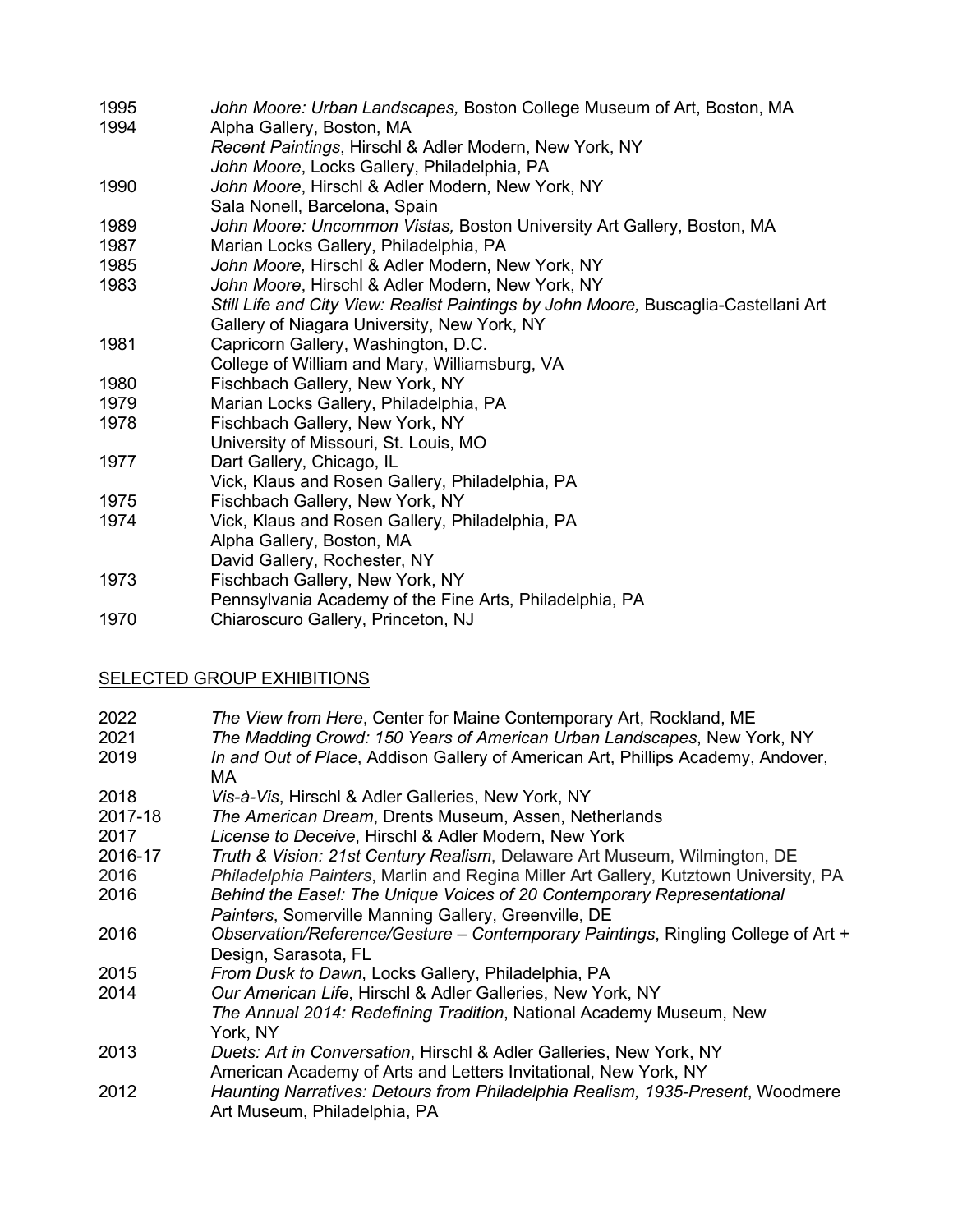|      | A Feast for the Eyes, Suzanne H. Arnold Art Gallery, Lebanon Valley College,<br>Annville, PA                                                    |
|------|-------------------------------------------------------------------------------------------------------------------------------------------------|
|      | Summer Selections, Hirschl & Adler Modern, New York, NY                                                                                         |
| 2011 | Close at Hand: Philadelphia Artists from the Permanent Collection, Fabric Workshop<br>Museum, Philadelphia, PA                                  |
|      | Hudson River Contemporary: Works on Paper, Boscobel Exhibition Gallery,<br>Garrison, NY                                                         |
|      | Four in Maine: Drawings, Farnsworth Art Museum, Rockland, ME                                                                                    |
|      | Masterworks: The Best of Hirschl & Adler, Hirschl & Adler Galleries, New York, NY                                                               |
| 2010 | A Portrait of Greenville, Greenville County Museum of Art, Greenville, SC                                                                       |
| 2009 | The National Academy of Design Museum, New York, NY                                                                                             |
| 2007 | The Constructed Landscape, Farnsworth Art Museum, Rockland, ME                                                                                  |
| 2006 | Intimate Landscape, Winfield Gallery, Carmel, CA; Mary Potter Sesnon Art Gallery,                                                               |
|      | University of California Santa Cruz, Santa Cruz, CA                                                                                             |
| 2004 | Artists Talk: Five Years, Lyme Academy College of Fine Arts, Old Lyme, CT                                                                       |
|      | Realism Now: Traditions and Departures, Mentors and Protégés, Vose Galleries,<br>Boston, MA                                                     |
| 2003 | Painting in Boston: 1950–2000, DeCordova Museum and Sculpture Park, Lincoln, MA                                                                 |
| 2002 | 177th Annual, An Invitational Exhibition, National Academy of Design, New York, NY                                                              |
| 1999 | 90th Anniversary of Tel Aviv Yafo, Contemporary Cityscapes: Israeli and American<br>Artists, Tel Aviv Museum of Art, Israel                     |
| 1997 | Three Realist Painters, State University of New York, Dowd Fine Arts Center,                                                                    |
|      | Cortland, NY                                                                                                                                    |
|      | Realism After 7 A.M., Hopper House Art Center, Nyack, NY                                                                                        |
|      | Contemporary Realist Art From the Collection of Mellon Bank, Sordoni Art Gallery,                                                               |
|      | Wilkes University, Wilkes-Barre, PA                                                                                                             |
| 1996 | Working Sources: The Painter and the Photographic Image, Alpha Gallery, Boston, MA<br>Picturing Gotham, Hirschl & Adler Galleries, New York, NY |
|      | Annual Awards Exhibition, American Academy of Arts and Letters, New York, NY                                                                    |
|      | The Future of the Past, Library of the Boston Athenaeum, Boston, MA                                                                             |
|      | Corkscrew to Collage: Still Life, Museum of Fine Arts, Boston, MA                                                                               |
| 1995 | American Art Today: Night Paintings, Florida International University Art Museum,<br>Miami, FL                                                  |
|      | Urban Landscape: Rackstraw Downes, Yvonne Jacquette, John Moore, Wright State                                                                   |
|      | University, Dayton, OH                                                                                                                          |
|      | The Urban Landscape, Gerold Wunderlich and Company, New York, NY                                                                                |
|      | The Murray Collection, Scranton, PA                                                                                                             |
| 1993 | Still Life, 1963-1993, Gerald Peters Gallery, Santa Fe, NM                                                                                      |
|      | Looking at the Land, Maine Coast Artists, Rockport, ME                                                                                          |
|      | Yale Collects Yale, Yale University Art Gallery, New Haven, CT                                                                                  |
| 1991 | 12th Annual Boston Drawing Show, Boston Center for the Arts, Boston, MA                                                                         |
|      | Alienation in the Industrial Landscape, First Street Gallery, New York, NY                                                                      |
|      | Inclusion/Exclusion: City Life, Levinson Kane Gallery, Boston, MA                                                                               |
|      | Exquisite Paintings, Orlando Museum of Art, Orlando, FL                                                                                         |
| 1990 | American Realism and Figurative Art, 1952–1990, Miyagi Museum of Art, Sendai;                                                                   |
|      | Sogo Museum of Art, Yokohama; Tokushima Modern Art Museum, Tokushima;                                                                           |
|      | Museum of Modern Art, Shiga; Kochi Prefectural Museum of Folk Art, Tokyo, Japan                                                                 |
| 1989 | The American Landscape, Minnesota Museum of Art, St. Paul, MN                                                                                   |
|      | Monocular Vision, Fitchburg Art Museum, Fitchburg, MA                                                                                           |
| 1986 | Philadelphia Collects Art Since 1940, Philadelphia Museum of Art,                                                                               |
|      | Philadelphia, PA                                                                                                                                |
|      | 50th Annual Midyear Exhibition, Butler Institute of Art, Youngstown, OH                                                                         |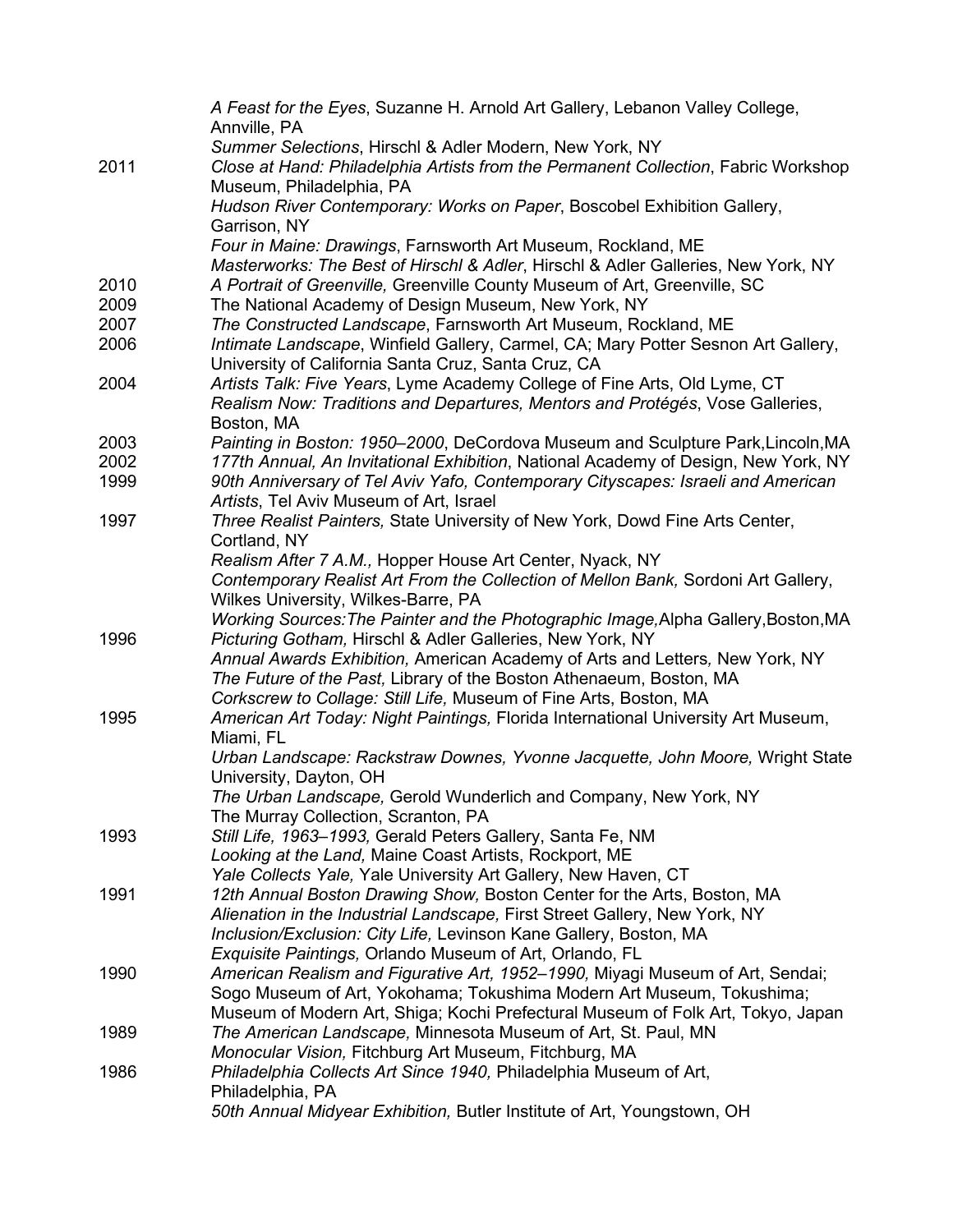| 1985 | American Still Life from the Hirschl & Adler Collection, Hirschl & Adler Galleries, New<br>York, NY                                                       |
|------|-----------------------------------------------------------------------------------------------------------------------------------------------------------|
|      | American Realism: The Precise Image, Isetan Museum, Tokyo; Daiman Museum,<br>Osaka; Takashimaya Gallery, Yokohama, Japan                                  |
|      | Interior/Exterior, Koplin Gallery, Los Angeles, CA                                                                                                        |
|      | The Realist Landscape, Robeson Center Gallery, Newark, NJ                                                                                                 |
| 1984 | Aspects of the City, The Metropolitan Museum of Art, New York, NY                                                                                         |
|      | New Narrative Painting, Museum of Art, Fort Lauderdale, FL                                                                                                |
|      | City Visions, Charles More Gallery, Philadelphia, PA                                                                                                      |
|      | Homage to Skowhegan, Colby College Museum of Art, Waterville, ME; Maine Coast<br>Artists, Rockport, ME                                                    |
| 1983 | Perspectives on Contemporary American Realism: Works of Art on Paper from the                                                                             |
|      | Collection of Richard and Jalane Davidson, Pennsylvania Academy of the Fine Arts,                                                                         |
|      | Philadelphia, PA; The Art Institute of Chicago, Chicago, IL                                                                                               |
|      | Watercolor in America, Joseloff Gallery, Hartford Art School, University of Hartford,<br>Hartford, CT                                                     |
|      | Realist Watercolors, The Visual Arts Gallery, Florida International University, Miami, FL                                                                 |
| 1982 | Contemporary American Realism Since 1960, Pennsylvania Academy of the Fine<br>Arts, Philadelphia, PA; Virginia Museum of Fine Arts, Richmond, VA; Oakland |
|      | Museum of California, Oakland, CA                                                                                                                         |
| 1981 | Real, Really Real, Super Real: Directions in Contemporary Art, San Antonio                                                                                |
|      | Museum of Art, San Antonio, TX; Indianapolis Museum of Art, Indianapolis, IN;                                                                             |
|      | Tucson Museum, Tucson, AZ                                                                                                                                 |
| 1980 | New York Realists 1980, Thorpe Intermedia Gallery, Sparkill, NY                                                                                           |
|      | Contemporary Naturalism, Nassau County Museum of Art, Roslyn Harbor, NY                                                                                   |
|      | Realism/Photorealism, Philbrook Art Center, Tulsa, OK                                                                                                     |
| 1979 | The Big Still Life, Frumkin Gallery, New York, NY                                                                                                         |
|      | Boston University Art Gallery, Boston, MA                                                                                                                 |
| 1978 | University of Virginia Art Gallery, Charlottesville, VA<br>41st Annual Exhibition, Butler Institute of American Art, Youngstown, OH                       |
|      | Still Life, A New Sensibility, Forum Gallery, New York, NY                                                                                                |
|      | American Realism, Muscarelle Art Museum, College of William and Mary,                                                                                     |
|      | Williamsburg, VA                                                                                                                                          |
|      | Three Hundred and Fifty Masterpieces of American Painting, Pennsylvania Academy                                                                           |
|      | of the Fine Arts, Philadelphia, PA                                                                                                                        |
| 1977 | Artists Salute Skowhegan, Kennedy Galleries, New York, NY                                                                                                 |
|      | Still Life, Boston University Art Gallery, Boston, MA                                                                                                     |
|      | Drawings of the Seventies, The Art Institute of Chicago, Chicago, IL                                                                                      |
|      | Collectors Collect Contemporary, Institute of Contemporary Art, Boston, MA                                                                                |
| 1976 | Philadelphia: Three Centuries of American Art, Philadelphia Museum of Art,<br>Philadelphia, PA                                                            |
|      | Philadelphia: A Decade, Marian Locks Gallery, Philadelphia, PA                                                                                            |
|      | In This Academy, Pennsylvania Academy of the Fine Arts, Philadelphia, PA                                                                                  |
| 1975 | Drawings U.S.A., Minnesota Museum of Art, St. Paul, MN                                                                                                    |
| 1974 | New Images: Figuration in American Painting, Queens Museum, Flushing, NY                                                                                  |
|      | Contemporary American Painting and Sculpture, Krannert Art Museum, University of                                                                          |
|      | Illinois, Champaign, IL                                                                                                                                   |
| 1973 | The Realist Revival, American Federation of Arts, New York, NY                                                                                            |
|      | Hassam Exhibition, American Academy and Institute of Arts and Letters, New York, NY                                                                       |
| 1972 | Jacquette, Mangold, Moore and Shatter, Fischbach Gallery, New York, NY                                                                                    |
| 1971 | New Realism, State University of New York, Potsdam, NY                                                                                                    |
|      | From Life, University of Rhode Island, Kingston, RI                                                                                                       |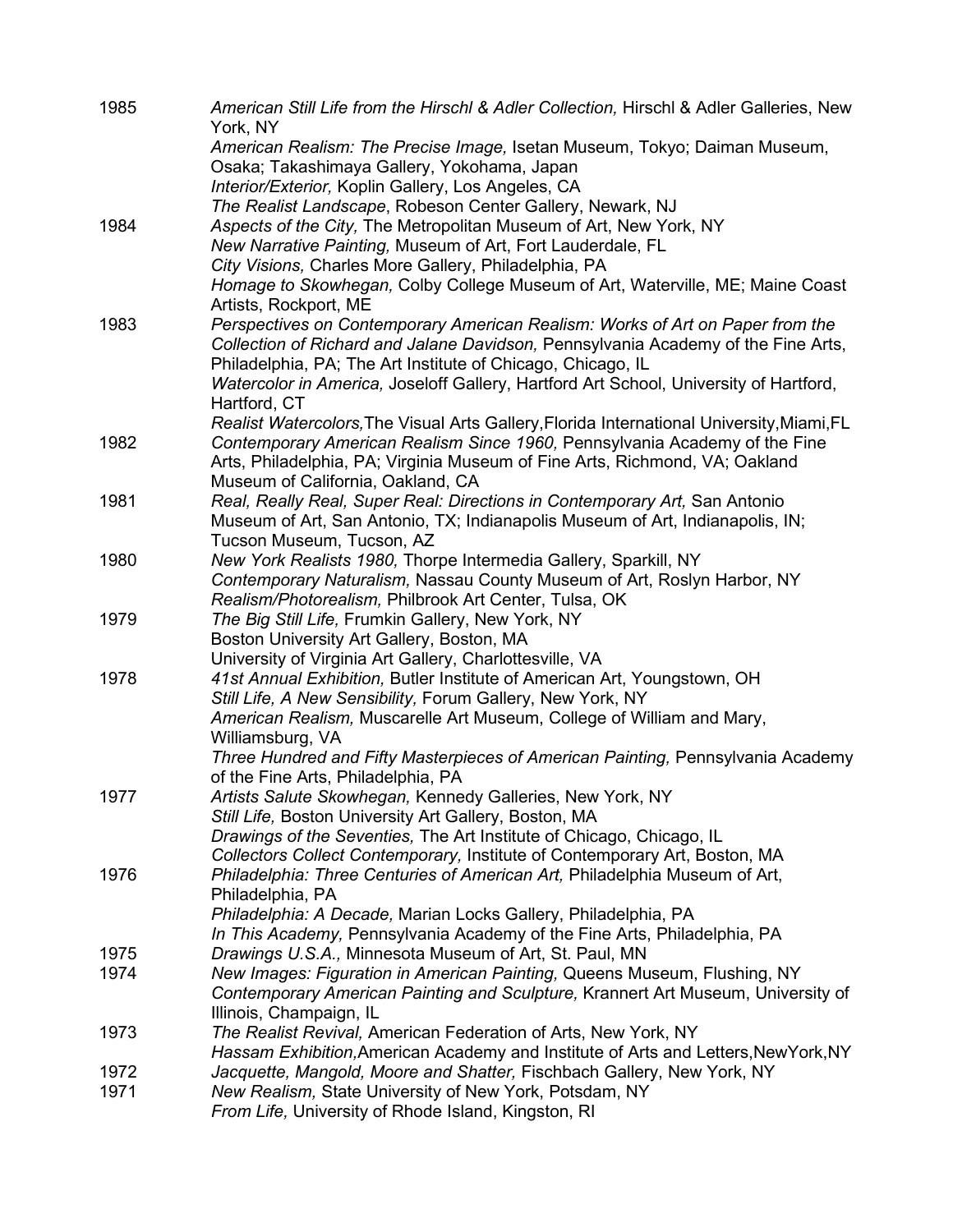1969 *Direct Representation,* Fischbach Gallery, New York, NY Phyllis Kind Gallery, Chicago, IL London Arts Group, Detroit, MI

### AWARDS/GRANTS/RESIDENCIES

| 2010 | Honorary Doctor of Fine Arts, Lyme Academy College of Fine Arts, Old Lyme, CT             |
|------|-------------------------------------------------------------------------------------------|
| 2009 | Board of Governors, National Academy of Design, New York, NY                              |
| 2007 | Member, National Academy of Design, New York, NY                                          |
| 1996 | Academy Award in Art, American Academy and Institute of Arts and Letters, New<br>York, NY |
| 1992 | National Endowment for the Arts, Visual Artists Fellowship in Painting                    |
| 1988 | Childe Hassam Award, American Academy and Institute of Arts and Letters, New<br>York, NY  |
| 1982 | National Endowment for the Arts, Visual Artists Fellowship in Painting                    |
| 1973 | Childe Hassam Award, American Academy and Institute of Arts and Letters, New<br>York, NY  |
| 1970 | Milliken Foreign Travel Fellowship for Study in England, Italy, and Spain                 |
| 1968 | Ely Harwood Schless Memorial Prize, Yale University, New Haven, CT                        |
| 1966 | National Foundation on the Arts and Humanities Grant                                      |

## PUBLIC COLLECTIONS

Addison Gallery of American Art, Andover, MA American Can Corporation, New York, NY American Telephone and Telegraph Corporation, New York, NY Arizona State University, Tempe, AZ Art Institute of Chicago, Chicago, IL Balis and Company, New York, NY Bowdoin College Museum of Art, Brunswick, ME Chase Manhattan Bank, N.A., New York, NY CIGNA Corporation, Philadelphia, PA Colby College Museum of Art, Waterville, ME Commerce Bank of Kansas City, Kansas City, MO Dartmouth College, Hanover, NH Farnsworth Art Museum, Rockland, ME First International Bank, Houston, TX Greenville County Museum of Art, Greenville, SC L. B. Foster Corporation, Somerset, NJ Hallmark Cards, Kansas City, MO John Hancock Mutual Life Insurance Company, Boston, MA IBM Corporation, New York, NY Marion Koogler McNay Art Museum, San Antonio, TX Mellon Bank, Pittsburgh, PA The Metropolitan Museum of Art, New York, NY Minnesota Museum of Art, St. Paul, MN Museum of Art, Rhode Island School of Design, Providence, RI Museum of Fine Arts, Boston, MA Neuberger Museum, State University of New York, Purchase, NY